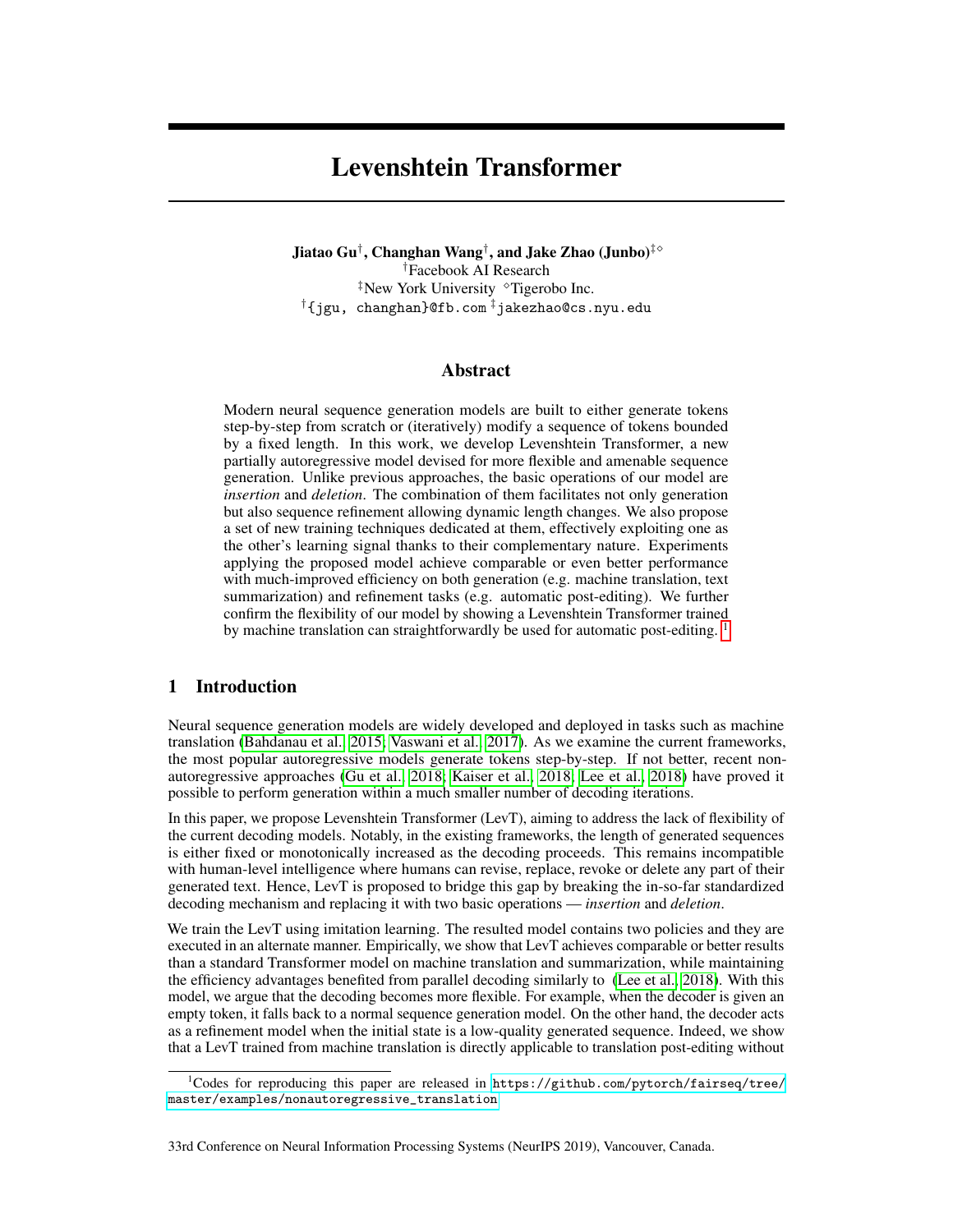any change. This would not be possible with any framework in the literature because generation and refinement are treated as two different tasks due to the model's inductive bias.

One crucial component in LevT framework is the learning algorithm. We leverage the characteristics of *insertion* and *deletion* — they are complementary but also adversarial. The algorithm we propose is called "dual policy learning". The idea is that when training one policy (insertion or deletion), we use the output from its adversary at the previous iteration as input. An *expert* policy, on the other hand, is drawn to provide a correction signal. Despite that, in theory, this learning algorithm is applicable to other imitation learning scenarios where a dual adversarial policy exists, in this work we primarily focus on a proof-of-concept of this algorithm landing at training the proposed LevT model.

To this end, we summarize the contributions as follows:

- We propose Levenshtein Transformer (LevT), a new sequence generation model composed of the insertion and deletion operations. This model achieves comparable or even better results than a strong Transformer baseline in both machine translation and text summarization, but with much better efficiency (up to  $\times 5$  speed-up in terms of actual machine execution time);
- We propose a corresponding learning algorithm under the theoretical framework of imitation learning, tackling the complementary and adversarial nature of the dual policies;
- We recognize our model as a pioneer attempt to unify sequence generation and refinement, thanks to its built-in flexibility. With this unification, we empirically validate the feasibility of applying a LevT model trained by machine translation directly to translation post-editing, without any change.

## 2 Problem Formulation

#### 2.1 Sequence Generation and Refinement

We unify the general problems of sequence generation and refinement by casting them to a Markov Decision Process (MDP) defined by a tuple  $(\mathcal{Y}, \mathcal{A}, \mathcal{E}, \mathcal{R}, y_0)$ . We consider the setup consisting an agent interacting with an environment  $\mathcal E$  which receives the agent's editing actions and returns the modified sequence. We define  $\mathcal{Y} = \mathcal{V}^{N_{\text{max}}}$  as a set of discrete sequences up to length  $N_{\text{max}}$  where  $\mathcal{V}$ is a vocabulary of symbols. At every decoding iteration, the agent receives an input  $y$  drawn from scratch or uncompleted generation, chooses an action  $\alpha$  and gets a reward r. We use  $\mathcal A$  to denote the set of actions and  $R$  for the reward function. Generally the reward function  $R$  measures the distance between the generation and the ground-truth sequence,  $\mathcal{R}(y) = -\mathcal{D}(y, y^*)$  which can be any distance measurement such as the Levenshtein distance [\(Levenshtein, 1965\)](#page-9-4). It is crucial to incorporate  $y_0 \in Y$  into the our formulation. As the initial sequence, the agent receives—when  $y_0$  is an already generated sequence from another system, the agent essentially learns to do refinement while it falls back to generation if  $y_0$  is an empty sequence. The agent is modeled by a policy,  $\pi$ , that maps the current generation over a probability distribution over A. That is,  $\pi : \mathcal{Y} \to P(\mathcal{A})$ .

#### 2.2 Actions: Deletion & Insertion

Following the above MDP formulation, with a subsequence  $y^k = (y_1, y_2, ..., y_n)$ , the two basic actions – *deletion* and *insertion* – are called to generate  $y^{k+1} = \mathcal{E}(y^k, a^{k+1})$ . Here we let  $y_1$  and  $y_n$ be special symbols <s> and </s>, respectively. Since we mainly focus on the policy of a single round generation, the superscripts are omitted in this section for simplicity. For conditional generation like MT, our policy also includes an input of source information  $x$  which is also omitted here.

**Deletion** The deletion policy reads the input sequence y, and for every token  $y_i \in y$ , the deletion policy  $\pi^{\text{del}}(d|i, y)$  makes a binary decision which is 1 (delete this token) or 0 (keep it). We additionally constrain  $\pi^{\text{del}}(0|1, y) = \pi^{\text{del}}(0|n, y) = 1$  to avoid sequence boundary being broken. The deletion classifier can also be seen as a fine-grained discriminator used in GAN [\(Goodfellow et al., 2014\)](#page-9-5) where we predict "fake" or "real" labels for every predicted token.

Insertion In this work, it is slightly more complex to build the insertion atomic because it involves two phases: *placeholder* prediction and *token* prediction so that it is able to insert multiple tokens at the same slot. First, among all the possible inserted slots  $(y_i, y_{i+1})$  in y,  $\pi^{\text{plh}}(p|i, y)$  predicts the possibility of adding one or several placeholders. In what follows, for every placeholder predicted as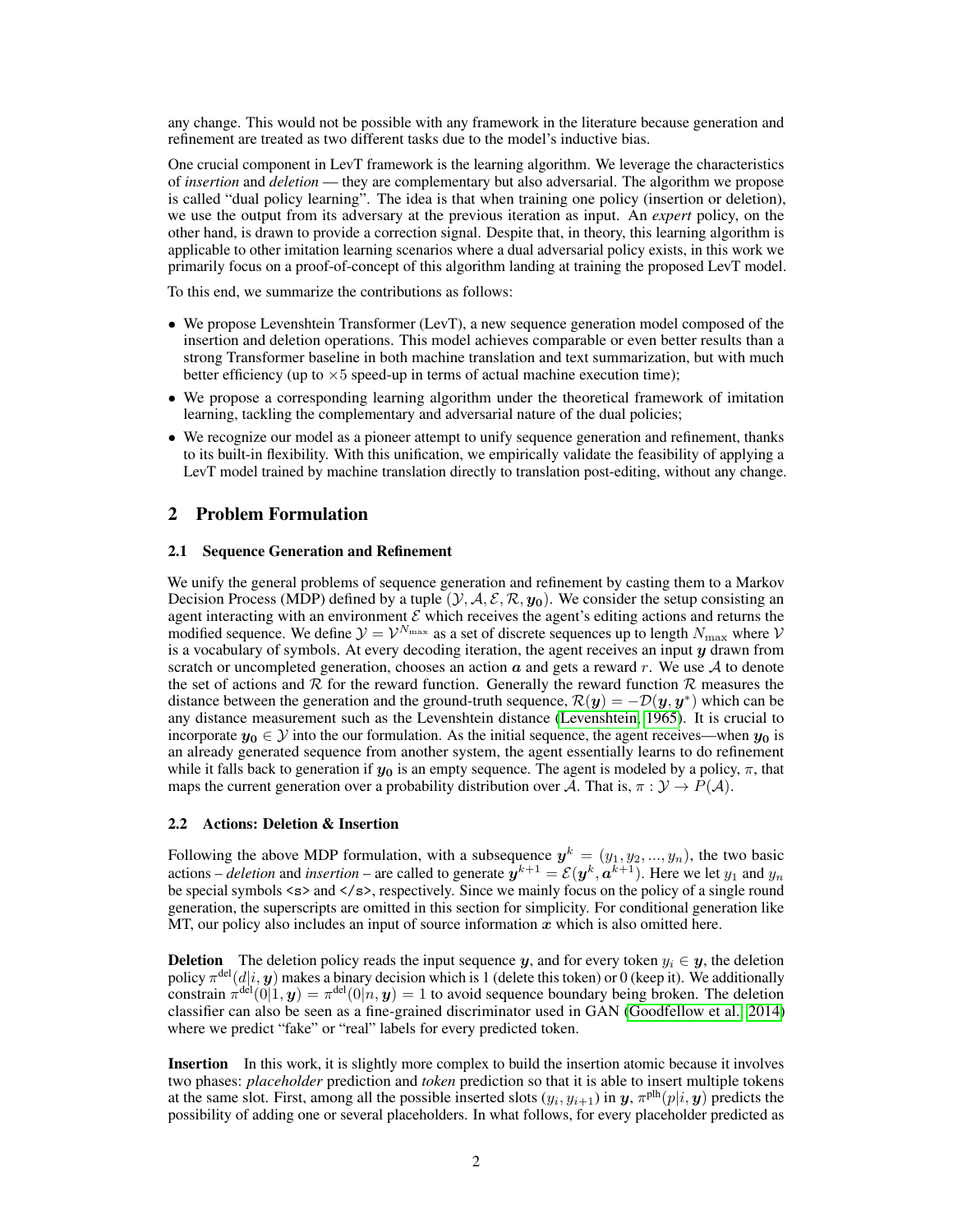<span id="page-2-0"></span>

Figure 1: The illustration of the proposed Levenshtein Transformer decoder for **one refinement** iteration. The same architecture can be applied for three different tasks with specific classifiers. For simplicity, the encoder-decoder attention is omitted within each Transformer-Block.

above, a token prediction policy  $\pi^{tok}(t|i, y)$  replaces the placeholders with actual tokens in the vocabulary. The two-stage insertion process can also be viewed as a hybrid of Insertion Transformer [\(Stern](#page-10-1) [et al., 2019\)](#page-10-1) and masked language model (MLM, [Devlin et al., 2018;](#page-9-6) [Ghazvininejad et al., 2019\)](#page-9-7).

**Policy combination** Recall that our two operations are complementary. Hence we combine them in an alternate fashion. For example in sequence generation from the empty, insertion policy is first called and it is followed by deletion, and then repeat till the certain stopping condition is fulfilled. Indeed, it is possible to leverage the parallelism in this combination. We essentially decompose one iteration of our sequence generator into three phases: "delete tokens – insert placeholders – replace placeholders with new tokens". Within each stage, all operations are performed in parallel. More precisely, given the current sequence  $y = (y_0, \ldots, y_n)$ , and suppose the action to predict is  $\boldsymbol{a} = \{\underline{d}_0, \dots \underline{d}_n\}$  $; p_0, \ldots, p_{n-1}$  $; t_0^1, \ldots, t_0^{p_0}, \ldots, t_{n-1}^{p_{n-1}}$ }, the policy for one iteration is:

$$
\pi(\boldsymbol{a}|\boldsymbol{y}) = \prod_{d_i \in \boldsymbol{d}} \pi^{\text{del}}(d_i|i, \boldsymbol{y}) \cdot \prod_{p_i \in \boldsymbol{p}} \pi^{\text{plh}}(p_i|i, \boldsymbol{y}') \cdot \prod_{t_i \in \boldsymbol{t}} \pi^{\text{tok}}(t_i|i, \boldsymbol{y}''), \qquad (1)
$$

where  $y' = \mathcal{E}(y, d)$  and  $y'' = \mathcal{E}(y', p)$ . We parallelize the computation within each sub-tasks.

## 3 Levenshtein Transformer

In this section, we cover the specs of Levenshtein Transformer and the dual-policy learning algorithm. Overall our model takes a sequence of tokens (or none) as the input then iteratively *modify* it by alternating between insertion and deletion, until the two policies combined converge. We describe the detailed learning and inference algorithms in the Appendix.

#### <span id="page-2-1"></span>3.1 Model

We use Transformer [\(Vaswani et al., 2017\)](#page-10-0) as the basic building block. For conditional generation, the source  $x$  is included in each TransformerBlock. The states from the  $l$ -th block are:

$$
\boldsymbol{h}_0^{(l+1)}, \boldsymbol{h}_1^{(l+1)}, ..., \boldsymbol{h}_n^{(l+1)} = \begin{cases} E_{y_0} + P_0, E_{y_1} + P_1, ..., E_{y_n} + P_n, & l = 0\\ \text{TransformerBlock}_l(\boldsymbol{h}_0^{(l)}, \boldsymbol{h}_1^{(l)}, ..., \boldsymbol{h}_n^{(l)}), & l > 0 \end{cases}
$$
(2)

where  $E \in \mathbb{R}^{|\mathcal{V}| \times d_{\text{model}}}$  and  $P \in \mathbb{R}^{N_{\text{max}} \times d_{\text{model}}}$  are the token and position embeddings, respectively. We show the illustration of the proposed LevT model for one refinement (delete, insert) as Figure [1.](#page-2-0)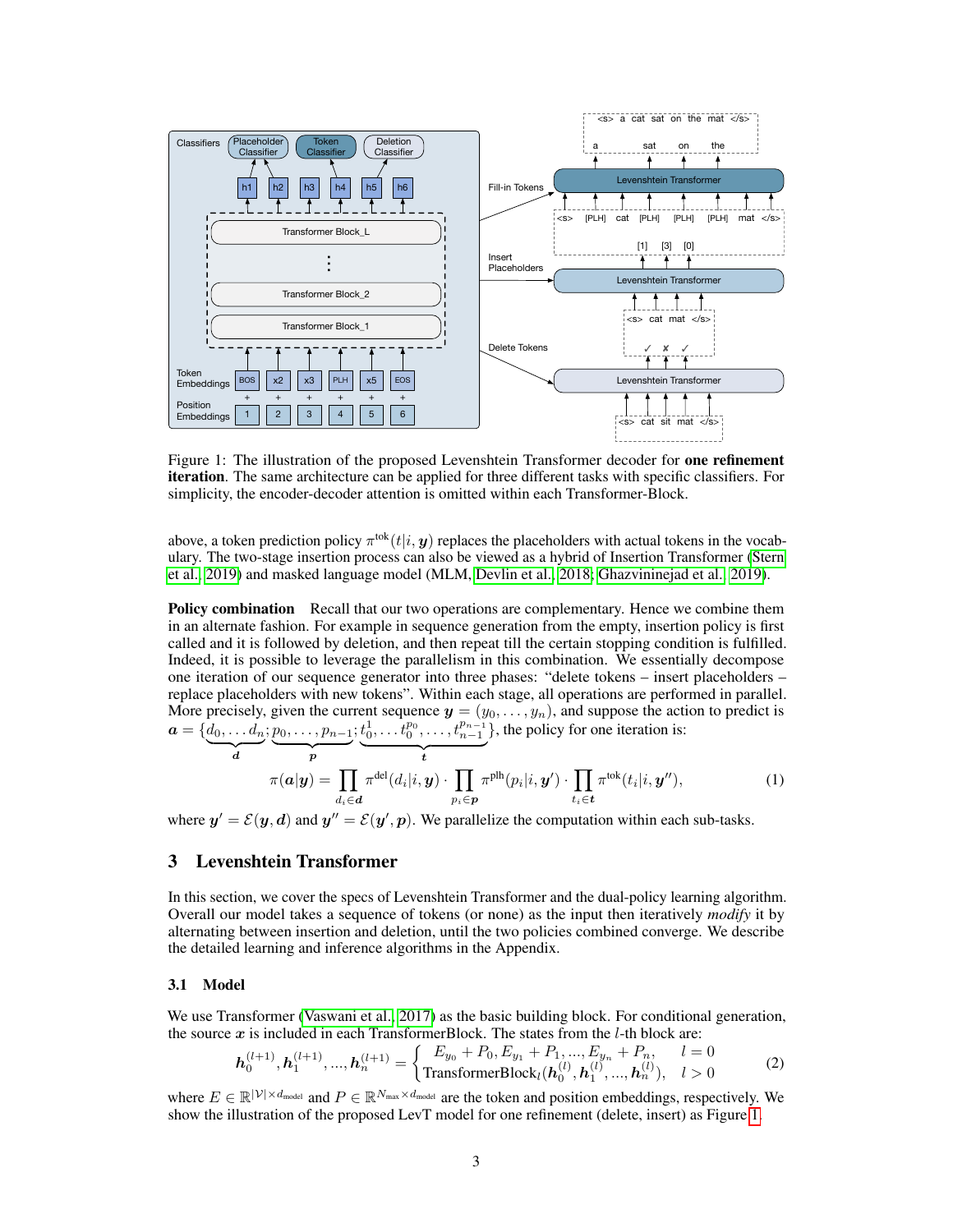**Policy Classifiers** The decoder outputs  $(h_0, h_2, ..., h_n)$  are passed to three policy classifiers:

1. *Deletion Classifier*: LevT scans over the input tokens (except for the boundaries) and predict "deleted" (0) or "kept" (1) for each token position,

<span id="page-3-2"></span><span id="page-3-1"></span>
$$
\pi_{\theta}^{\text{del}}(d|i, \mathbf{y}) = \text{softmax}\left(\mathbf{h}_i \cdot A^{\top}\right), \ \ i = 1, \dots n - 1,\tag{3}
$$

where  $A \in \mathbb{R}^{2 \times d_{model}}$ , and we always keep the boundary tokens.

2. *Placeholder Classifier*: LevT predicts the number of tokens to be inserted at every consecutive position pairs, by casting the representation to a categorical distribution:

$$
\pi_{\theta}^{\text{plh}}(p|i, \mathbf{y}) = \text{softmax}\left(\text{concat}(\mathbf{h}_i, \mathbf{h}_{i+1}) \cdot B^{\top}\right), \quad i = 0, \dots n-1,
$$
 (4)

where  $B \in \mathbb{R}^{(K_{\text{max}}+1) \times (2d_{\text{model}})}$ . Based on the number  $(0 \sim K_{\text{max}})$  of tokens it predicts, we insert the considered number of placeholders at the current position. In our implementation, placehoder is represented by a special token <PLH> which was reserved in the vocabulary.

3. *Token Classifier*: following the placeholder prediction, LevT needs to fill in tokens replacing all the placeholders. This is achieved by training a token predictor as follow:

<span id="page-3-0"></span>
$$
\pi_{\theta}^{\text{tok}}(t|i, \mathbf{y}) = \text{softmax}\left(\mathbf{h}_i \cdot C^{\top}\right), \ \forall y_i = \text{PLLH>},\tag{5}
$$

where  $C \in \mathbb{R}^{|\mathcal{V}| \times d_{\text{model}}}$  with parameters being shared with the embedding matrix.

Weight Sharing Our default implementation always assumes the three operations to share the same Transformer backbone to benefit features learned from other operations. However, it is also possible to disable weight sharing and train separate decoders for each operations, which increases the capacity of the model while does not affect the overall inference time.

Early Exit Although it is parameter-efficient to share the same Transformer architecture across the above three heads, there is room for improvement as one decoding iteration requires three full passes of the network. To make trade-off between performance and computational cost, we propose to perform *early exit* (attaching the classifier to an intermediate block instead of the last one) for  $\pi^{\text{del}}$ and  $\pi$ <sup>plh</sup> to reduce computation while keeping  $\pi$ <sup>tok</sup> always based on the last block, considering that token prediction is usually more challenging than the other two tasks.

#### 3.2 Dual-policy Learning

**Imitation Learning** We use imitation learning to train the Levenshtein Transformer. Essentially we let the agent imitate the behaviors that we draw from some expert policy  $\pi^*$ . The expert policy is derived from direct usage of ground-truth targets or less noisy version filtered by sequence distillation [\(Kim and Rush, 2016\)](#page-9-8). The objective is to maximize the following expectation:

$$
\underbrace{\mathbb{E}_{\substack{\boldsymbol{y}_{\text{del}} \sim d_{\tilde{\pi}_{\text{del}}}} \sum_{d_i^* \in \boldsymbol{d}^*}} \log \pi_{\theta}^{\text{del}}(d_i^*|i,\boldsymbol{y}_{\text{del}}) + \underbrace{\mathbb{E}_{\substack{\boldsymbol{y}_{\text{ins}} \sim d_{\tilde{\pi}_{\text{ins}}}} \sum_{\ell_i^* \in \boldsymbol{p}^*}} \log \pi_{\theta}^{\text{plh}}(p_i^*|i,\boldsymbol{y}_{\text{ins}}) + \sum_{t_i^* \in \boldsymbol{t}^*} \log \pi_{\theta}^{\text{tok}}(t_i^*|i,\boldsymbol{y}_{\text{ins}}')}{\text{Poisson } \text{Objective}}
$$

where  $y'_{ins}$  is the output after inserting palceholders  $p^*$  upon  $y_{ins}$ .  $\tilde{\pi}_{del}$ ,  $\tilde{\pi}_{ins}$  are the *roll-in* polices and we repeatedly draw states (sequences) from their induced state distribution  $d_{\tilde{\pi}_{dot}}$ ,  $d_{\tilde{\pi}_{int}}$ . These states are first executed by the *expert* policy returning the suggested actions by the expert, and then we maximize the conditional log-likelihood over them. By definition, the *roll-in* policy determines the state distribution fed to  $\pi_{\theta}$  during training. In this work, we have two strategies to construct the roll-in policy — adding noise to the ground-truth or using the output from the adversary policy. Figure [2](#page-4-0) shows a diagram of this learning paradigm. We formally write down the roll-in policies as follows.

1. Learning to Delete: we design the  $\tilde{\pi}_{del}$  as a stochastic mixture between the initial input  $y^0$  or the output by applying insertion from the model with some mixture factor  $\alpha \in [0,1]$ :

<span id="page-3-3"></span>
$$
d_{\tilde{\pi}_{\text{del}}} = \{ \boldsymbol{y}^0 \text{ if } u < \alpha \text{ else } \mathcal{E} \left( \mathcal{E} \left( \boldsymbol{y}', \boldsymbol{p}^* \right), \tilde{\boldsymbol{t}} \right), \ \boldsymbol{p}^* \sim \pi^*, \tilde{\boldsymbol{t}} \sim \pi_{\theta} \} \tag{6}
$$

where  $u \sim$  Uniform[0, 1] and  $y'$  is any sequence ready to insert tokens.  $\tilde{t}$  is obtained by sampling instead of doing argmax from Eq. [\(5\)](#page-3-0).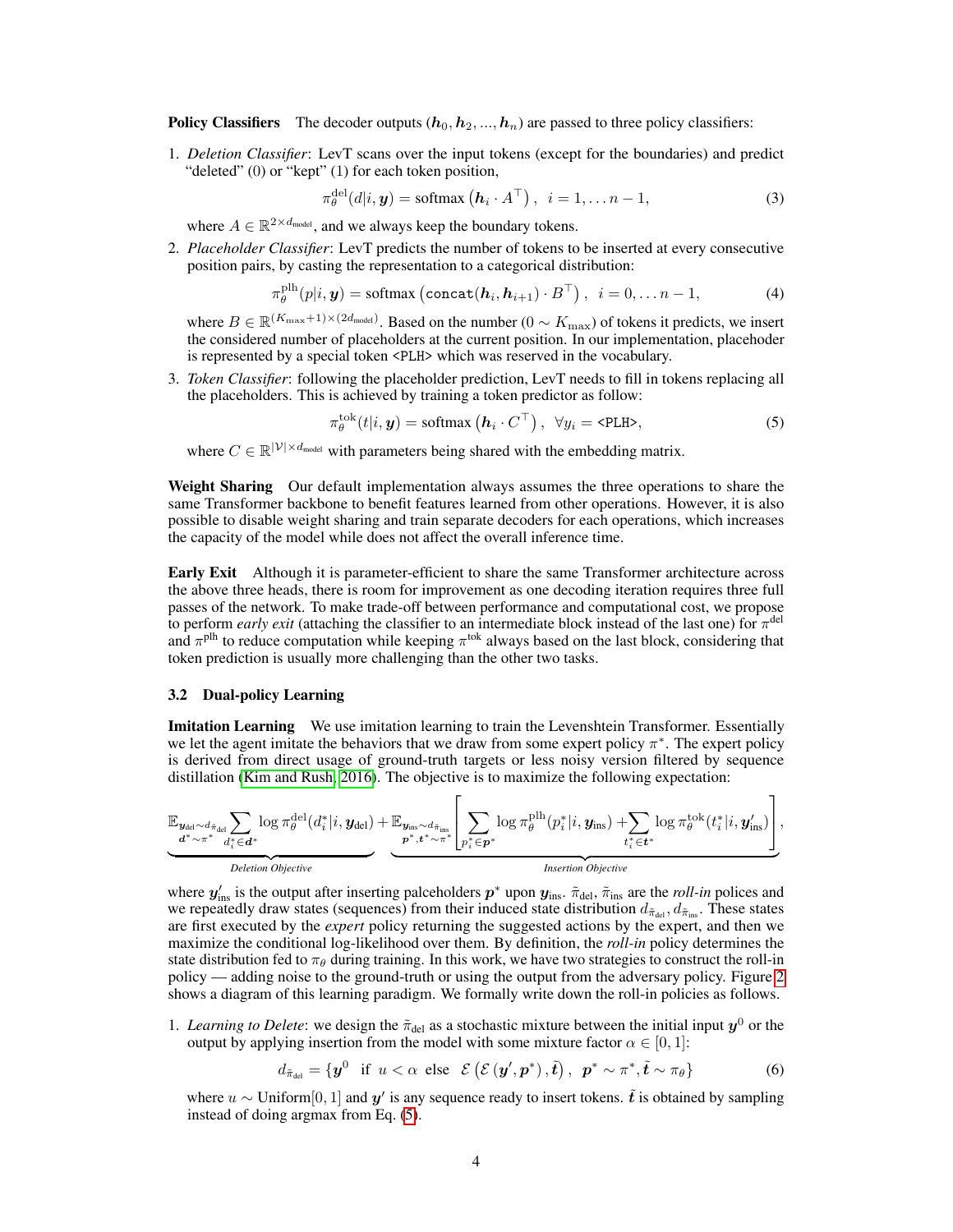<span id="page-4-0"></span>

Figure 2: The data-flow of learning.

2. *Learning to Insert*: similar to the deletion step, we apply a mixture of the deletion output and a random word dropping sequence of the round-truth, inspired by recent advances of training masked language model [\(Devlin et al., 2018\)](#page-9-6). We use random dropping as a form of noise injection to encourage more exploration. Let  $\beta \in [0, 1]$  and  $u \sim$  Uniform[0, 1],

$$
d_{\tilde{\pi}_{ins}} = \{ \mathcal{E} \left( \boldsymbol{y}^0, \boldsymbol{d}^* \right), \ \boldsymbol{d}^* \sim \pi^* \text{ if } u < \beta \text{ else } \mathcal{E} \left( \boldsymbol{y}^*, \tilde{\boldsymbol{d}} \right), \ \tilde{\boldsymbol{d}} \sim \pi^{\text{RND}} \} \tag{7}
$$

Expert Policy It is crucial to construct an expert policy in imitation learning which cannot be too hard or too weak to learn from. Specifically, we considered two types of experts:

1. *Oracle*: One way is to build an oracle which accesses to the ground-truth sequence. It returns the optimal actions  $a^*$  (either oracle insertion  $p^*, t^*$  or oracle deletion  $d^*$ ) by:

$$
\mathbf{a}^* = \operatorname*{arg\,min}_{\mathbf{a}} \mathcal{D}(\mathbf{y}^*, \mathcal{E}(\mathbf{y}, \mathbf{a}))
$$
(8)

Here, we use the Levenshtein distance (Levenshtein,  $1965)^2$  $1965)^2$  as  $D$  considering it is possible to obtain the action suggestions efficiently by dynamic programming.

2. *Distillation*: We also explore to use another teacher model to provide expert policy, which is known as sequence-level knowledge distillation [\(Kim and Rush, 2016\)](#page-9-8). This technique has been widely used in previous approaches for nonauoregressive generation [\(Gu et al., 2018\)](#page-9-1). More precisely, we first train an autoregressive teacher model using the same datasets and then replace the ground-truth sequence  $y^*$  by the beam-search result of this teacher-model,  $y^{\text{AR}}$ . We use the same mechanism to find the suggested option as using the ground-truth oracle.

#### 3.3 Inference

**Greedy Decoding** At inference time, we apply the trained model over the initial sequence  $y^0$  for several iterations. We greedily pick up the actions associated with high probabilities in Eq. [\(3\)](#page-3-1)[\(4\)](#page-3-2)[\(5\)](#page-3-0). Moreover, we find that using search (instead of greedy decoding) or nosiy parallel decoding [\(Cho,](#page-9-9) [2016\)](#page-9-9) does not yield much gain in LevT. This observation is quite opposite to what has been widely discovered in autoregressive decoding. We hypothesize there may be two reasons leading to this issue: (i) The local optimal point brought by greedy decoding in autoregressive models is often far from the optimal point globally. Search techniques resolve this issue with tabularization. In our case, however, because LevT inserts or deletes tokens dynamically, it could easily revoke the tokens that are found sub-optimal and re-insert better ones; (ii) the log-probability of LevT is not a good metric to select the best output. However, we do believe to see more improvements if we include an external re-ranker, e.g. an autoregressive teacher model. We leave this discussion in the future work.

Termination Condition The decoding stops when one of the following two conditions is fulfilled:

- 1. *Looping*: Generation is terminated if two consecutive refinement iterations return the same output which can be (i) there are no words to delete or insert; (ii) the agent gets stuck in an infinite loop: i.e. the insertion and deletion counter each other and keep looping.
- 2. *Timeout*: We further set a maximum number of iterations (timeout) to guarantee a constant-time complexity in the worst case [\(Lee et al., 2018;](#page-9-3) [Ghazvininejad et al., 2019\)](#page-9-7).

**Penalty for Empty Placeholders** Similar to [Stern et al.](#page-10-1) [\(2019\)](#page-10-1), we add a penalty to insert "empty" placeholder in decoding. Overly inserting "empty" placeholders may result in shorter output. A penalty term  $\gamma \in [0, 3]$  is subtracted from the logits of 0 in Eq. [\(4\)](#page-3-2).

<span id="page-4-1"></span><sup>&</sup>lt;sup>2</sup>We only consider the variant which only computes insertion and deletion. No substitution is considered.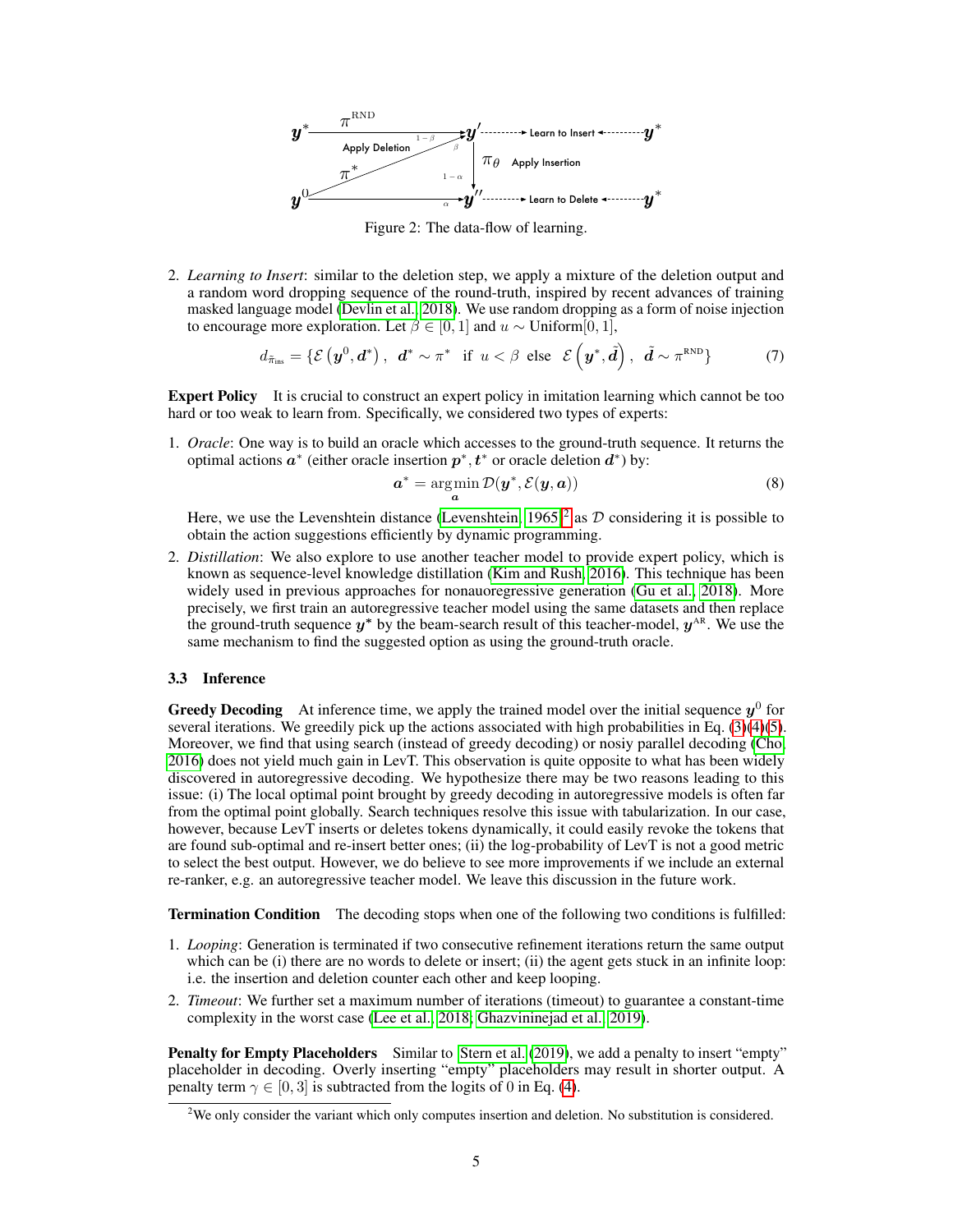<span id="page-5-6"></span>Table 1: Generation quality (BLEU  $\uparrow$ , ROUGE-1/2/L  $\uparrow$ ) and latency (ms  $\downarrow$ ) as well as the average number of decoder iterations  $(I_{\text{DEC}})$  on the standard test sets for LevT and the autoregressive baseline (with both greedy and beam-search outputs). We show the results of LevT trained from both oracle and the autoregressive teacher model.

|                                                              | Dataset              | Metric                                                                                                 |          | Transformer | Levenshtein Transformer |                                                                                         |  |  |  |
|--------------------------------------------------------------|----------------------|--------------------------------------------------------------------------------------------------------|----------|-------------|-------------------------|-----------------------------------------------------------------------------------------|--|--|--|
|                                                              |                      |                                                                                                        | greedy   | beam4       | oracle                  | distillation                                                                            |  |  |  |
| Quality $\uparrow$                                           | $Ro$ -En             | <b>BLEU</b>                                                                                            | 31.67    | 32.30       | 33.02                   | 33.26                                                                                   |  |  |  |
|                                                              | $En$ -De             | <b>BLEU</b>                                                                                            | 26.89    | 27.17       | 25.20                   | 27.27                                                                                   |  |  |  |
|                                                              | En-Ja                | <b>BLEU</b>                                                                                            | 42.86    | 43.68       | 42.36                   | 43.17                                                                                   |  |  |  |
|                                                              |                      | ROUGE-1                                                                                                | 37.31    | 37.87       | 36.14                   | 37.40                                                                                   |  |  |  |
|                                                              | Gigaword             | ROUGE-2                                                                                                | 18.10    | 18.92       | 17.14                   | 18.33                                                                                   |  |  |  |
|                                                              |                      | ROUGE-L                                                                                                | 34.65    | 35.13       | 34.34                   | 34.51                                                                                   |  |  |  |
|                                                              | Ro-En                | Latency (ms) $/I_{\text{DEC}}$                                                                         | 326/27.1 | 349/27.1    | 97/2.19                 | 90/2.03                                                                                 |  |  |  |
|                                                              | $En$ -De             | Latency (ms) $/I_{\text{DEC}}$                                                                         | 343/28.1 | 369/28.1    | 126/2.88                | 92/2.05                                                                                 |  |  |  |
| Speed $\downarrow$                                           | En-Ja                | Latency (ms) $/I_{\text{DEC}}$                                                                         | 261/22.6 | 306/22.6    | 112/2.61                | 106/1.97                                                                                |  |  |  |
|                                                              | Gigaword             | Latency (ms) $/I_{\text{DEC}}$                                                                         | 116/10.1 | 149/10.1    | 98/2.32                 | 84/1.73                                                                                 |  |  |  |
|                                                              |                      |                                                                                                        |          |             |                         |                                                                                         |  |  |  |
|                                                              |                      | __The __latter __coil __generated __2.2 T __in __liquid __helium . ──── ▶ __後者のコイルは 液体へリウム中で2.2Tを出した 。 |          |             |                         |                                                                                         |  |  |  |
| (iteration 1)                                                | nothing to delete >> |                                                                                                        |          |             |                         |                                                                                         |  |  |  |
|                                                              | insert               |                                                                                                        |          |             |                         | [_][後者][の][液体][液体][ヘリウム][ヘリウム][2.2][2.2][T][。]                                          |  |  |  |
| (iteration 2)                                                | delete               |                                                                                                        |          |             |                         | [__][後者][の] <del>[液体][次</del> 体][ <del>ヘリウム]</del> [ヘリウム] <del>[2.2]</del> [2.2][T][ 。] |  |  |  |
|                                                              | insert               |                                                                                                        |          |             |                         | .Ⅱ後者ⅡのⅡコイルⅡはⅡ液体ⅡへリウムⅡ中でⅡ2.2ⅡTⅡ発生したⅡ。]                                                   |  |  |  |
| <b>Terminatel</b><br>nothing to delete, nothing to insert >> |                      |                                                                                                        |          |             |                         |                                                                                         |  |  |  |

<span id="page-5-7"></span>Figure 3: An example of WAT'17 En-Ja translation with two decoder iterations by LevT. We present the inserted tokens in purple and deleted tokens with red strikethrough .

# 4 Experiments

We validate the efficiency, effectiveness, and flexibility of Levenshtein Transformer extensively across three different tasks — machine translation (MT), text summarization (TS) and automatic post-editing (APE) for machine translation, from both generation  $(\S 4.1)$  and refinement  $(\S 4.2)$  perspectives.

### <span id="page-5-0"></span>4.1 Sequence Generation

For the sequence generation perspective, we evaluate LevT model on MT and TS. As a special case, sequence generation assumes empty  $y^0 = \langle s \rangle \langle s \rangle$  as input and no initial deletion is applied.

Data & Evaluation We use three diversified language pairs for MT experiments: WMT'16 Romanian-English (Ro-En)<sup>[3](#page-5-1)</sup>, WMT'1[4](#page-5-2) English-German (En-De)<sup>4</sup> and WAT2017 Small-NMT English-Japanese (En-Ja, Nakazawa et al.,  $2017$ )<sup>[5](#page-5-3)</sup>. The TS experiments use preprocessed data from the Annotated English Gigaword (Gigaword, [Rush et al., 2015\)](#page-10-2)<sup>[6](#page-5-4)</sup>. We learn byte-pair encoding (BPE, [Sennrich et al., 2016\)](#page-10-3) vocabulary on tokenized data. Detailed dataset statistics can be found in the Appendix. For evaluation metrics, we use BLEU [\(Papineni et al., 2002\)](#page-10-4) for MT and ROUGE-1,2,L [\(Lin, 2004\)](#page-9-11) for TS. Before computing the BLEU scores for Japanese output, we always segment Japanese words using KyTea<sup>[7](#page-5-5)</sup>.

Models & Training We adopt the model architecture of Transformer base [\(Vaswani et al., 2017\)](#page-10-0) for the proposed LevT model and the autoregressive baseline. All the Transformer-based models are

<span id="page-5-1"></span> $^3$ <http://www.statmt.org/wmt16/translation-task.html>

<span id="page-5-2"></span><sup>4</sup> <http://www.statmt.org/wmt14/translation-task.html>

<span id="page-5-3"></span> $^5$ <http://lotus.kuee.kyoto-u.ac.jp/WAT/WAT2017/snmt/index.html>

<span id="page-5-4"></span> $^6$ <https://github.com/harvardnlp/sent-summary>

<span id="page-5-5"></span><sup>7</sup> <http://www.phontron.com/kytea/>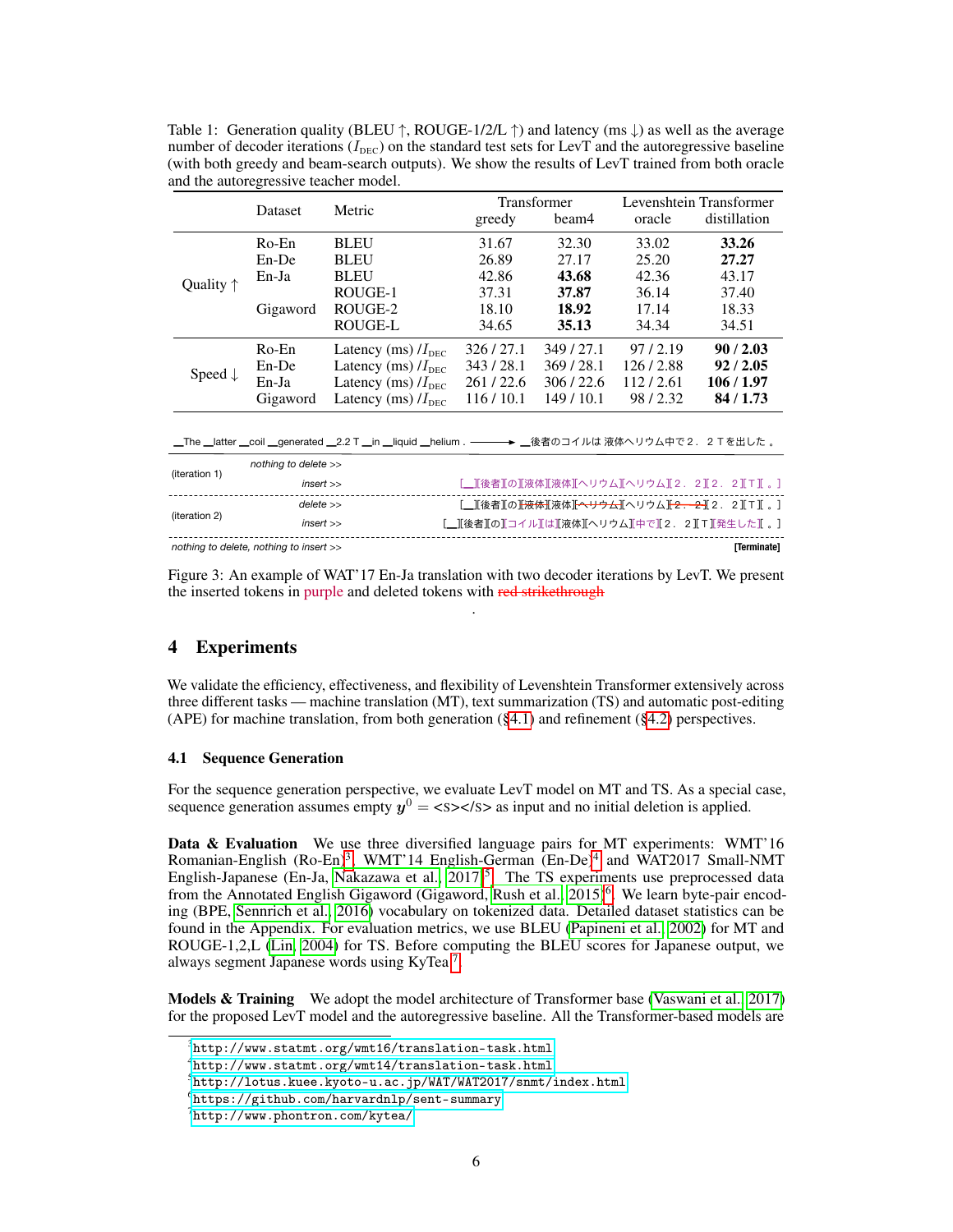<span id="page-6-1"></span>Table 2: Ablation study for Levenshtein Transformer on En-De (a) and Ro-En (b) translation tasks.

(a) Test BLEU for variant weight sharing. Baseline scores from [Lee et al.](#page-9-3) (b) Test BLEU and deletion loss (IT, [2018\)](#page-9-3), [Ghazvininejad et al. \(](#page-9-7)MaskT, [2019\)](#page-9-7) are included for reference. with variant roll-in polices.



|  |  |  |  | sharing none plh, ins ins, del all   IT MaskT roll-in BLEU NLL(del)                                                                 |
|--|--|--|--|-------------------------------------------------------------------------------------------------------------------------------------|
|  |  |  |  | oracle $-$ 25.50 $-$ 25.20 $ -$ 0urs 33.02 $\approx 0.202$<br>distill 25.11 27.73 24.90 27.27 21.61 26.56 DAE 31.78 $\approx 0.037$ |

<span id="page-6-0"></span>



(a) Average number of refinement iterations v.s. length measured (b) BLEU v.s. speed-up for LevT across on monolingual corpus. For most of the time, LevT decodes with much smaller number (generally, 1∼4) of iterations.

variant early-exits and the autoregressive baselines on the test set of Ro-En.

Figure 4: Plots showing the decoding efficiency of the proposed Levenshtein Transformer.

trained on 8 Nvidia Volta GPUs with maximum  $300K$  steps and a total batch-size of around 65, 536 tokens per step (We leave more details to the Appendix).

Overall results We present our main results on the generation quality and decoding speed in Table [1.](#page-5-6) We measure the speed by the averaged generation latency of generating one sequence at a time on single Nvidia V100 GPU. To remove the implementation bias, we also present the number of decoder iterations as a reference. It can be concluded that for both MT and summarization tasks, our proposed LevT achieves comparable and sometimes better generation quality compared to the strong autoregressive baseline, while LevT is much more efficient at decoding. A translation example is shown in Figure [3](#page-5-7) and we leave more in Appendix. We conjecture that this is due to that the output of the teacher model possesses fewer modes and much less noisy than the real data. Consequently, LevT needs less number of iterations to converge to this expert policy.

Ablation on Efficiency As shown in Figure [4a,](#page-6-0) we plot the average number of iterations over the length of input over a monolingual corpus. LevT learns to properly adjust the decoding time accordingly. We also explore the variants of "early exit" where we denote  $LevT(m-n)$  as a model with  $m$  and  $n$  blocks for deletion (Eq. [\(3\)](#page-3-1)) and placeholder prediction (Eq. [\(4\)](#page-3-2)) respectively. Figure [4b](#page-6-0) shows that although it compromises the quality a bit, our model with early exit achieves up to  $\times 5$ speed-up (execution time) comparing against a strong autoregressive Transformer using beam-search.

Ablation on Weight Sharing We also evaluate LevT with different weight sharing as noted in [§3.1.](#page-2-1) The results of models trained with oracle or distillation are listed in Table [2a.](#page-6-1) We observe that weight-sharing is beneficial especially between the two insertion operations (placeholder and token classifiers). Also, it shows another  $+0.5$  BLEU improvement by not sharing the deletion operation with insertion compared to the default setting, which may indicate that insertion and deletion capture complementary information, requiring larger capacity by learning them separately.

Importance of mixture roll-in policy We perform an ablation study on the learning algorithm. Specifically, we train a model with no mixing of the  $\pi_{\theta}$  in Equation [\(6\)](#page-3-3). We name this experiment by DAE due to its resemblance to a denoising autoencoder. We follow closely a standard pipeline established by [Lee et al.](#page-9-3) [\(2018\)](#page-9-3). Table [2b](#page-6-1) shows this comparison. As we can see that the deletion loss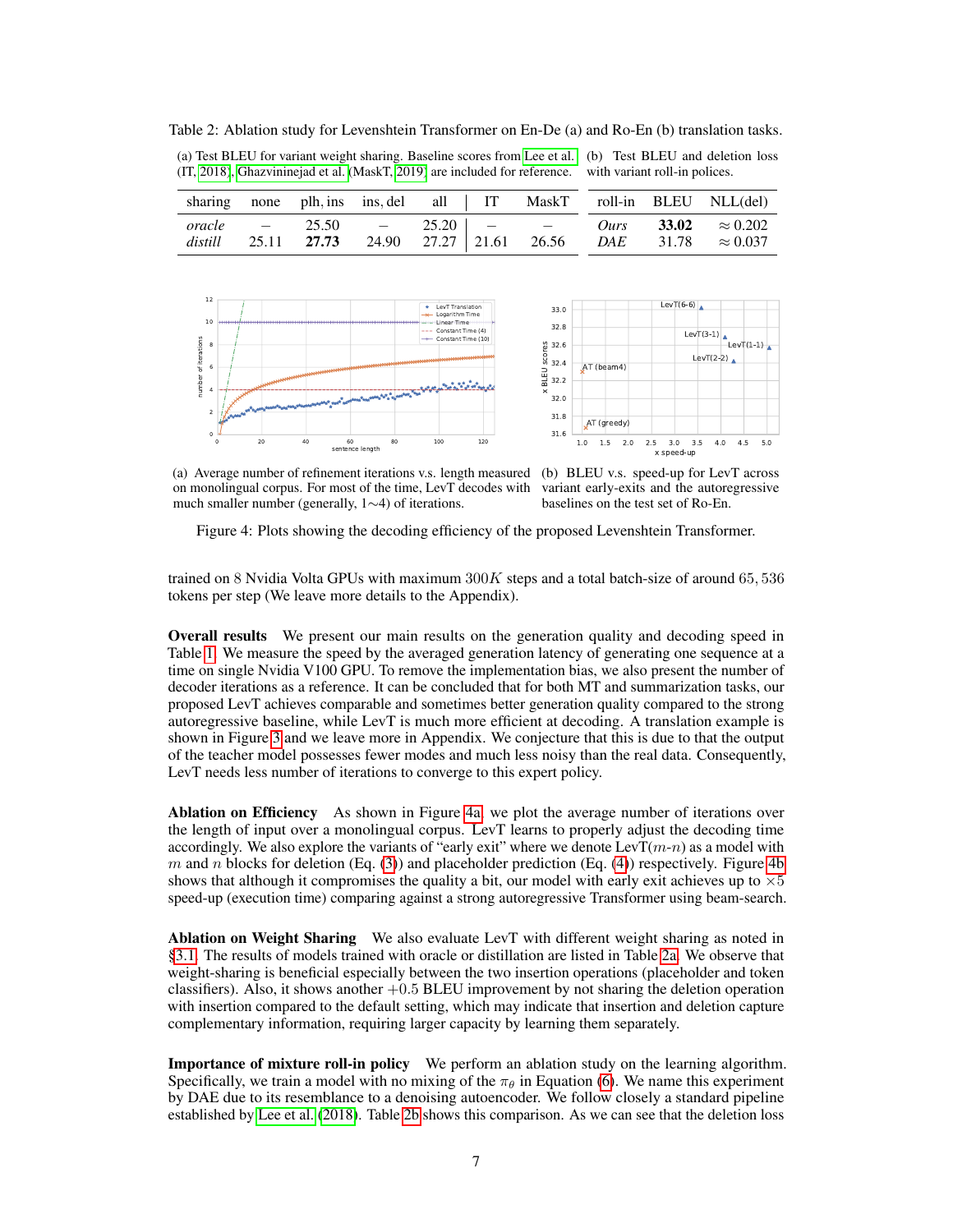<span id="page-7-2"></span>Table 3: Performance (BLEU ↑ / case-sensitive TER ↓) comparison on APE. "do nothing" represents the results of the original MT system output; the autoregressive model uses beam-size 4. For the proposed LevT, we use "scratch" to denote training from scratch on the APE triple data, and use "zero-shot" to denote applying an MT pre-trained LevT model directly for post-editing tasks. The same model can be further fine-tuned. All scores with underlines are from the model trained with an autoregressive teacher model (distillation) as the expert policy.

| Dataset                      |                         | MT<br>system                                           | Do-Nothing                                       | Transformer                                        | Scratch                                                                      | Levenshtein Transformer<br>Fine-tune<br>Zero-shot      |             |
|------------------------------|-------------------------|--------------------------------------------------------|--------------------------------------------------|----------------------------------------------------|------------------------------------------------------------------------------|--------------------------------------------------------|-------------|
| Synthetic                    | Ro-En<br>En-De<br>En-Ja | <b>PBMT</b><br><b>NMT</b><br><b>PBMT</b><br><b>NMT</b> | 27.5/52.6<br>26.2/56.5<br>15.4/69.4<br>37.7/48.0 | 28.9/52.8<br>26.9/55.6<br>22.8/61.0<br>41.0 / 44.9 | 29.1 / 50.4<br>28.3 / 53.6<br>25.8 / 56.6<br>42.2 / 44.3                     | 30.1 / 51.7<br>28.0 / 55.8<br>16.5/69.6<br>39.4 / 47.5 |             |
| Real                         | En-De                   | <b>PBMT</b>                                            | 62.5/24.5                                        | 67.2 / 22.1                                        | 66.9/21.9                                                                    | 59.6/28.7                                              | 70.1 / 19.2 |
| 50<br>45<br>$\frac{8}{5}$ 40 |                         | or Rate (TER)                                          | 30<br>MT Output<br>25<br>20                      | $-$                                                | LevT<br>LevT + oracle $(D)$<br>LevT + oracle $(D, P)$<br>Transformer (beam4) |                                                        |             |

<span id="page-7-3"></span>



Figure 5: MT & PE Performance v.s. Timeout iterations w/o oracle instructions.

from DAE is much smaller while the generation BLEU score is inferior. We conjecture that this is caused by the mismatch between the states from the model and the roll-in policy in training the DAE.

v.s. Exiting Refinement-based Models Table [2a](#page-6-1) also includes results from two relevant recent works which also incorporate iterative refinement in non-autoregressive sequence generation. For fair comparison, we use the result with length beam 1 from [Ghazvininejad et al.](#page-9-7) [\(2019\)](#page-9-7). Although both approaches use similar "denosing" objectives to train the refinement process, our model explicitly learns "insertion" and "deletion" in a dual-policy learning fashion, and outperforms both models.

#### <span id="page-7-0"></span>4.2 Sequence Refinement

We evaluate LevT's capability of refining sequence outputs on the APE task. In this setting, inputs are pairs of the source sequence and a black-box MT system generation. The ground-truth outputs are from real human edits with expansion using synthetic data.

Dataset We follow a normal protocol in the synthetic APE experiments [\(Grangier and Auli, 2017\)](#page-9-12): we first train the input MT system on half of the dataset. Then we will train a refinement model on the other half based on the output produced by the MT model trained in the previous phase. For the real APE tasks, we use the data from WMT17 Automatic Post-Editing Shared Task<sup>[8](#page-7-1)</sup> on En-De. It contains both real PE triples and a large-scale synthetic corpus.

**Models & Evaluation** The baseline model is a standard Transformer encoding the concatenation of the source and the MT system's output. For the MT system here, we want some imperfect systems that need to be refined. We consider a statistical phrase-based MT system (PBMT, [Koehn et al., 2003\)](#page-9-13) and an RNN-based NMT system [\(Bahdanau et al., 2015\)](#page-9-0). Apart from BLEU scores, we additionally apply translation error rate (TER, [Snover et al., 2006\)](#page-10-5) as it is widely used in the APE literature.

<span id="page-7-1"></span> $8$ <http://www.statmt.org/wmt17/ape-task.html>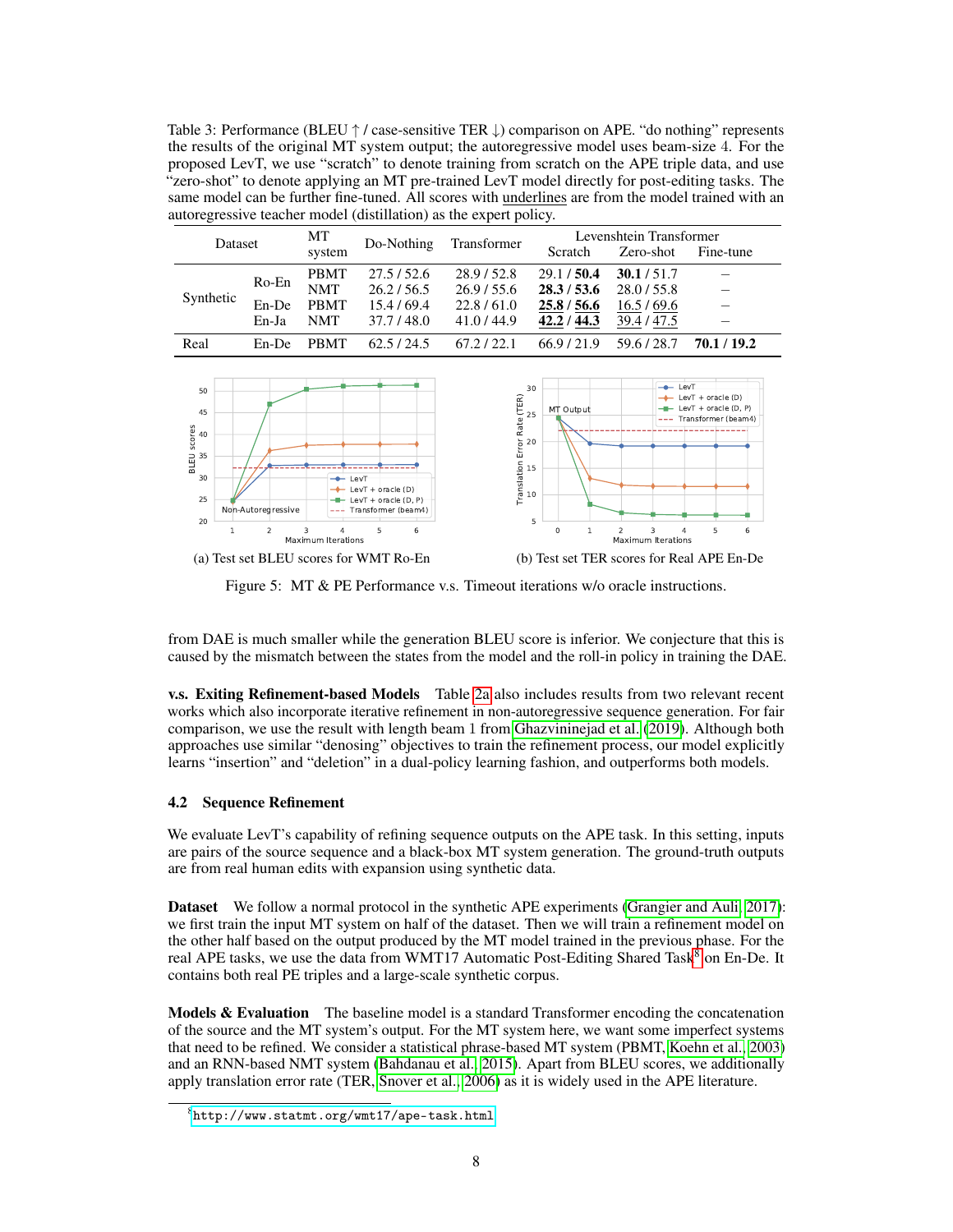Overall results We show the major comparison in Table [3.](#page-7-2) When training from scratch, LevT consistently improves the performance of the input MT system (either PBMT or NMT). It also achieves better performance than the autoregressive Transformer in most of the cases.

**Pre-training on MT** Thanks to the generality of the LevT model, we show it is feasible to directly apply the LevT model trained by generation onto refinement tasks — in this case — MT and APE. We name this a "zero-shot post-editing" setting. According to Table [3,](#page-7-2) the pre-trained MT models are always capable of improving the initial MT input in the synthetic tasks.

The real APE task, however, differs quite a bit from the synthetic tasks because human translators normally only fix a few spotted errors. This ends up with very high BLEU scores even for the "Do-nothing" column. However, the pre-trained MT model achieves the best results by fine-tuning on the PE data indicating that LevT is able to leverage the knowledge for generation and refinement.

Collaborate with Oracle Thanks to the saperation of *insertion* and *deletion* operations, LevT has better interpretability and controllability. For example, we test the ability that LevT adapts oracle (e.g. human translators) instructions. As shown in Figure [5,](#page-7-3) both MT and PE tasks have huge improvement if every step the oracle *deletion* is given. This goes even further if the oracle provides both the correct *deletion* and the number of *placehoders* to insert. It also sheds some light upon computer-assisted text editing for human translators.

# 5 Related Work

Non-Autoregressive and Non-Monotonic Decoding Breaking the autoregressive constraints and monotonic (left-to-right) decoding order in classic neural sequence generation systems has recently attracted much interest. [Stern et al.](#page-10-6) [\(2018\)](#page-10-6); [Wang et al.](#page-10-7) [\(2018\)](#page-10-7) designed partially parallel decoding schemes to output multiple tokens at each step. [Gu et al.](#page-9-1) [\(2018\)](#page-9-1) proposed a non-autoregressive framework using discrete latent variables, which was later adopted in [Lee et al.](#page-9-3) [\(2018\)](#page-9-3) as iterative refinement process. [Ghazvininejad et al.](#page-9-7) [\(2019\)](#page-9-7) introduced the masked language modeling objective from BERT [\(Devlin et al., 2018\)](#page-9-6) to non-autoregressively predict and refine translations. [Welleck et al.](#page-10-8) [\(2019\)](#page-10-8); [Stern et al.](#page-10-1) [\(2019\)](#page-10-1); [Gu et al.](#page-9-14) [\(2019\)](#page-9-14) generate translations non-monotonically by adding words to the left or right of previous ones or by inserting words in arbitrary order to form a sequence.

Editing-Based Models Several prior works have explored incorporating "editing" operations for sequence generation tasks. For instance, [Novak et al.](#page-10-9) [\(2016\)](#page-10-9) predict and apply token substitutions iteratively on phase-based MT system outputs using convolutional neural network. QuickEdit [\(Grang](#page-9-12)[ier and Auli, 2017\)](#page-9-12) and deliberation network [\(Xia et al., 2017\)](#page-10-10) both consist of two autoregressive decoders where the second decoder refines the translation generated by the first decoder. [Guu et al.](#page-9-15) [\(2018\)](#page-9-15) propose a neural editor which learned language modeling by first retrieving a prototype and then editing over that. [Freitag et al.](#page-9-16) [\(2019\)](#page-9-16) correct patterned errors in MT system outputs using transformer models trained on monolingual data. Additionally, the use of Levenshtein distance with dynamic programming as the oracle policy were also proposed in [Sabour et al.](#page-10-11) [\(2018\)](#page-10-11); [Dong et al.](#page-9-17) [\(2019\)](#page-9-17). Different from these work, the proposed model learns a non-autoregressive model which simultaneously inserts and deletes multiple tokens iteratively.

# 6 Conclusion

We propose Levenshtein Transformer, a neural sequence generation model based on insertion and deletion. The resulted model achieves performance and decoding efficiency, and embraces sequence generation to refinement in one model. The insertion and deletion operations are arguably more similar to how human writes or edits text. For future work, it is potential to extend this model to human-in-the-loop generation.

# Acknowledgement

We would like to thank Kyunghyun Cho, Marc'Aurelio Ranzato, Douwe Kiela, Qi Liu and our colleagues at Facebook AI Research for valuable feedback, discussions and technical assistance.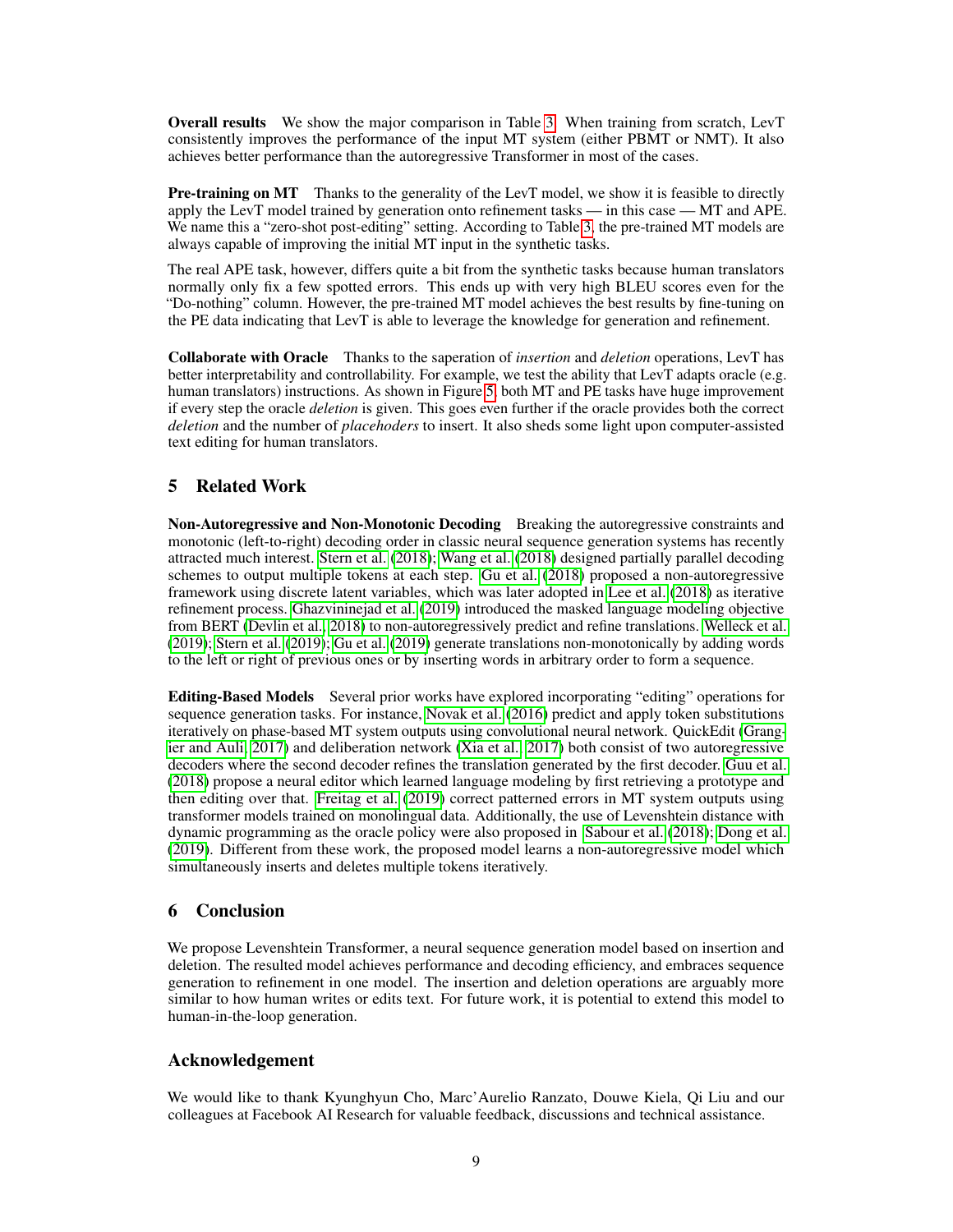## References

- <span id="page-9-0"></span>Dzmitry Bahdanau, Kyunghyun Cho, and Yoshua Bengio. 2015. [Neural machine translation by jointly](http://arxiv.org/abs/1409.0473) [learning to align and translate.](http://arxiv.org/abs/1409.0473) In *3rd International Conference on Learning Representations, ICLR 2015, San Diego, CA, USA, May 7-9, 2015, Conference Track Proceedings*.
- <span id="page-9-9"></span>Kyunghyun Cho. 2016. Noisy parallel approximate decoding for conditional recurrent language model. *arXiv preprint arXiv:1605.03835*.
- <span id="page-9-6"></span>Jacob Devlin, Ming-Wei Chang, Kenton Lee, and Kristina Toutanova. 2018. [BERT: pre-training of](http://arxiv.org/abs/1810.04805) [deep bidirectional transformers for language understanding.](http://arxiv.org/abs/1810.04805) *CoRR*, abs/1810.04805.
- <span id="page-9-17"></span>Yue Dong, Zichao Li, Mehdi Rezagholizadeh, and Jackie Chi Kit Cheung. 2019. Editnts: An neural programmer-interpreter model for sentence simplification through explicit editing. *arXiv preprint arXiv:1906.08104*.
- <span id="page-9-16"></span>Markus Freitag, Isaac Caswell, and Scott Roy. 2019. Text repair model for neural machine translation. *arXiv preprint arXiv:1904.04790*.
- <span id="page-9-7"></span>Marjan Ghazvininejad, Omer Levy, Yinhan Liu, and Luke Zettlemoyer. 2019. [Constant-time machine](http://arxiv.org/abs/1904.09324) [translation with conditional masked language models.](http://arxiv.org/abs/1904.09324) *CoRR*, abs/1904.09324.
- <span id="page-9-5"></span>Ian Goodfellow, Jean Pouget-Abadie, Mehdi Mirza, Bing Xu, David Warde-Farley, Sherjil Ozair, Aaron Courville, and Yoshua Bengio. 2014. Generative adversarial nets. In *Advances in neural information processing systems*, pages 2672–2680.
- <span id="page-9-12"></span>David Grangier and Michael Auli. 2017. Quickedit: Editing text & translations by crossing words out. *arXiv preprint arXiv:1711.04805*.
- <span id="page-9-1"></span>Jiatao Gu, James Bradbury, Caiming Xiong, Victor O.K. Li, and Richard Socher. 2018. Nonautoregressive neural machine translation. In *6th International Conference on Learning Representations, ICLR 2018, Vancouver, Canada, April 30-May 3, 2018, Conference Track Proceedings*.
- <span id="page-9-14"></span>Jiatao Gu, Qi Liu, and Kyunghyun Cho. 2019. Insertion-based decoding with automatically inferred generation order. *arXiv preprint arXiv:1902.01370*.
- <span id="page-9-15"></span>Kelvin Guu, Tatsunori B Hashimoto, Yonatan Oren, and Percy Liang. 2018. Generating sentences by editing prototypes. *Transactions of the Association of Computational Linguistics*, 6:437–450.
- <span id="page-9-2"></span>Lukasz Kaiser, Samy Bengio, Aurko Roy, Ashish Vaswani, Niki Parmar, Jakob Uszkoreit, and Noam Shazeer. 2018. Fast decoding in sequence models using discrete latent variables. In *International Conference on Machine Learning*, pages 2395–2404.
- <span id="page-9-8"></span>Yoon Kim and Alexander Rush. 2016. Sequence-level knowledge distillation. In *EMNLP*.
- <span id="page-9-13"></span>Philipp Koehn, Franz Josef Och, and Daniel Marcu. 2003. Statistical phrase-based translation. In *Proceedings of the 2003 Conference of the North American Chapter of the Association for Computational Linguistics on Human Language Technology-Volume 1*, pages 48–54. Association for Computational Linguistics.
- <span id="page-9-3"></span>Jason Lee, Elman Mansimov, and Kyunghyun Cho. 2018. [Deterministic non-autoregressive neural](https://aclanthology.info/papers/D18-1149/d18-1149) [sequence modeling by iterative refinement.](https://aclanthology.info/papers/D18-1149/d18-1149) In *Proceedings of the 2018 Conference on Empirical Methods in Natural Language Processing, Brussels, Belgium, October 31 - November 4, 2018*, pages 1173–1182.
- <span id="page-9-4"></span>Vladimir Iosifovich Levenshtein. 1965. Binary codes capable of correcting deletions, insertions, and reversals. In *Doklady Akademii Nauk*, volume 163, pages 845–848. Russian Academy of Sciences.
- <span id="page-9-11"></span>Chin-Yew Lin. 2004. Rouge: A package for automatic evaluation of summaries. In *Text Summarization Branches Out: Proceedings of the ACL-04 Workshop*, pages 74–81, Barcelona, Spain. Association for Computational Linguistics.
- <span id="page-9-10"></span>Toshiaki Nakazawa, Shohei Higashiyama, Chenchen Ding, Hideya Mino, Isao Goto, Hideto Kazawa, Yusuke Oda, Graham Neubig, and Sadao Kurohashi. 2017. [Overview of the 4th workshop on](https://www.aclweb.org/anthology/W17-5701) [Asian translation.](https://www.aclweb.org/anthology/W17-5701) In *Proceedings of the 4th Workshop on Asian Translation (WAT2017)*, pages 1–54, Taipei, Taiwan. Asian Federation of Natural Language Processing.